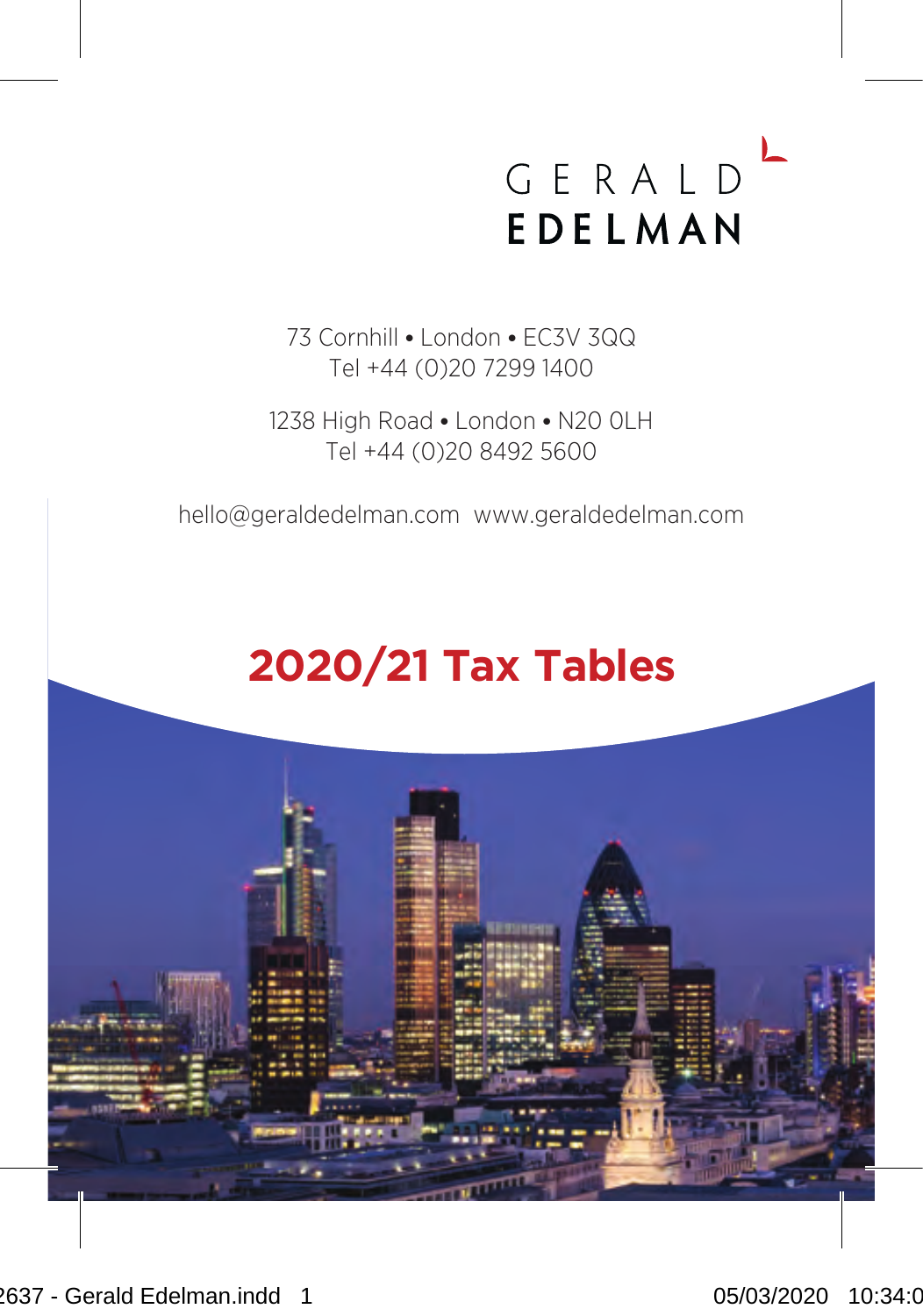|                                                                                                               | <b>INCOME TAX</b>                                                                      |                        | 20/21               | 19/20               |
|---------------------------------------------------------------------------------------------------------------|----------------------------------------------------------------------------------------|------------------------|---------------------|---------------------|
|                                                                                                               | UK taxpayers excluding Scottish taxpayers'                                             |                        |                     |                     |
|                                                                                                               | non-dividend, non-savings income                                                       |                        |                     |                     |
| 20% basic rate on first slice of taxable income up to<br>40% higher rate on next slice of taxable income over |                                                                                        |                        | £37,500             | £37,500             |
|                                                                                                               | 45% additional rate tax on taxable income over                                         |                        | £37,500<br>£150,000 | £37,500<br>£150,000 |
|                                                                                                               |                                                                                        |                        |                     |                     |
|                                                                                                               | <b>All UK taxpayers</b>                                                                |                        |                     |                     |
|                                                                                                               | Starting rate at 0% on band of savings income up to*                                   |                        | £5,000              | £5,000              |
|                                                                                                               | Personal savings allowance at 0%:                                                      | <b>Basic rate</b>      | £1,000              | £1,000              |
|                                                                                                               |                                                                                        | <b>Higher rate</b>     | £500                | £500                |
|                                                                                                               |                                                                                        | <b>Additional rate</b> | £0                  | £0                  |
|                                                                                                               | Dividend allowance at 0% - all individuals                                             |                        | £2,000              | £2,000              |
|                                                                                                               | Tax rates on dividend income:                                                          | <b>Basic rate</b>      | 7.5%<br>32.5%       | 7.5%<br>32.5%       |
|                                                                                                               |                                                                                        | <b>Higher rate</b>     |                     |                     |
|                                                                                                               |                                                                                        | <b>Additional rate</b> | 38.1%               | 38.1%               |
| Trusts:                                                                                                       | Standard rate band generally                                                           | <b>Dividends</b>       | £1,000              | £1,000              |
|                                                                                                               | Rate applicable to trusts:                                                             |                        | 38.1%               | 38.1%<br>45%        |
|                                                                                                               |                                                                                        | Other income           | 45%                 |                     |
|                                                                                                               | *Not available if taxable non-savings income exceeds the starting rate band            |                        |                     |                     |
|                                                                                                               | Scottish taxpayers - non-dividend, non-savings income                                  |                        |                     |                     |
|                                                                                                               | 19% starter rate on taxable income up to                                               |                        | £2,085              | £2,049              |
|                                                                                                               | 20% basic rate on next slice up to                                                     |                        | £12.658             | £12,444             |
|                                                                                                               | 21% intermediate rate on next slice up to                                              |                        | £30,930             | £30,930             |
|                                                                                                               | 41% higher rate on next slice up to                                                    |                        | £150,000            | £150,000            |
|                                                                                                               | 46% top rate on income over                                                            |                        | £150,000            | £150,000            |
|                                                                                                               | <b>High Income Child Benefit Charge</b>                                                |                        |                     |                     |
|                                                                                                               | 1% of benefit per £100 of adjusted net income between £50,000 - £60,000                |                        |                     |                     |
|                                                                                                               | <b>Main personal allowances and reliefs</b>                                            |                        | 20/21               | 19/20               |
|                                                                                                               | Personal allowance**                                                                   |                        | £12,500             | £12,500             |
|                                                                                                               | Marriage/civil partner's transferable allowance                                        |                        | £1,250              | £1,250              |
|                                                                                                               | Married couple's/civil partner's allowance at 10% <sup>†</sup> – max                   |                        | £9,075              | £8,915              |
|                                                                                                               | (if at least one born before 6/4/35)                                                   | $- min$                | £3.510              | £3,450              |
|                                                                                                               | Blind person's allowance                                                               |                        | £2,500              | £2,450              |
|                                                                                                               | Rent-a-room relief                                                                     |                        | £7,500              | £7,500              |
|                                                                                                               | Property allowance                                                                     |                        | £1,000              | £1,000              |
|                                                                                                               | <b>Trading allowance</b>                                                               |                        | £1.000              | £1,000              |
|                                                                                                               | **Personal allowance reduced by £1 for every £2 of adjusted net income over £100,000   |                        |                     |                     |
|                                                                                                               | tMarried couple's/civil partner's allowance reduced by £1 for every £2 of adjusted net |                        |                     |                     |
|                                                                                                               | income over £30,200 (£29,600 for 19/20), until minimum reached                         |                        |                     |                     |
|                                                                                                               | Non-domicile remittance basis charge after UK residence in at least:                   |                        |                     |                     |
|                                                                                                               | 7 of the last 9 tax years                                                              |                        | £30,000             | £30,000             |
|                                                                                                               | 12 of the last 14 tax years                                                            |                        | £60,000             | £60,000             |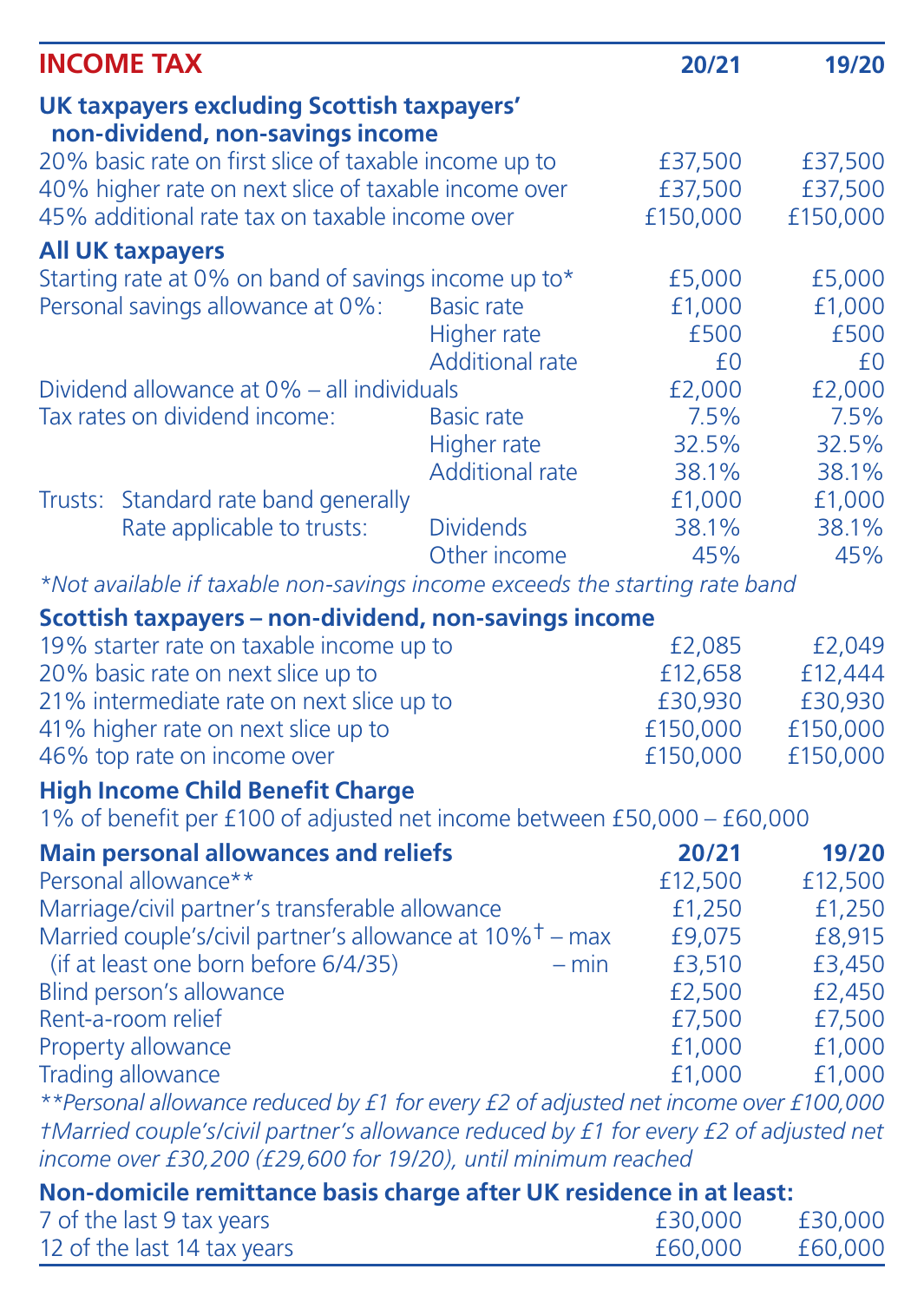| <b>STATE PENSIONS</b><br>New state pension - state pension age reached after 5/4/16 £9,110.40 | <b>Annual</b>                                                    | Weekly<br>£175.20 |
|-----------------------------------------------------------------------------------------------|------------------------------------------------------------------|-------------------|
| Basic state pension - single person*                                                          | £6,981.00                                                        | £134.25           |
| Basic state pension - spouse/civil partner*                                                   | £4.183.40                                                        | £80.45            |
| *State pension age reached before 6/4/16                                                      |                                                                  |                   |
| <b>REGISTERED PENSIONS</b>                                                                    | 20/21                                                            | 19/20             |
| Lifetime allowance                                                                            | £1,073,100                                                       | £1,055,000        |
| Money purchase annual allowance                                                               | £4.000                                                           | £4.000            |
| Annual allowance*                                                                             | £40,000                                                          | £40,000           |
| Annual allowance charge on excess is at<br>Lifetime allowance charge if excess is drawn       | applicable tax rate(s) on earnings<br>as cash 55%; as income 25% |                   |
| Max. pension commencement lump sum                                                            | 25% of pension benefit value                                     |                   |
| *Reduced by £1 for every £2 of adjusted income over £240,000 (£150,000 for                    |                                                                  |                   |
| 19/20) to a minimum of £4,000 (£10,000 for 19/20), subject to threshold income                |                                                                  |                   |
| being over £200,000 (£110,000 for 19/20)                                                      |                                                                  |                   |
| <b>TAX INCENTIVISED INVESTMENT</b><br><b>Total Individual Savings Account (ISA)</b>           | 20/21                                                            | 19/20             |
| limit excluding Junior ISAs (JISAs)                                                           | £20,000                                                          | £20,000           |
| Lifetime ISA                                                                                  | £4,000                                                           | £4,000            |
| <b>JISA and Child Trust Fund</b>                                                              | £9,000                                                           | £4,368            |
| Venture Capital Trust (VCT) at 30%                                                            | £200,000                                                         | £200,000          |
| Enterprise Investment Scheme (EIS) at 30%*                                                    | £2,000,000                                                       | £2,000,000        |
| EIS eligible for CGT deferral relief                                                          | No limit                                                         | No limit          |
| Seed Enterprise Investment Scheme (SEIS) at 50%                                               | £100,000                                                         | £100,000          |
| <b>SEIS CGT reinvestment relief</b>                                                           | 50%                                                              | 50%               |
| *Above £1,000,000 investment must be in knowledge-intensive companies                         |                                                                  |                   |
| <b>CAPITAL GAINS TAX</b>                                                                      | 20/21                                                            | 19/20             |
| <b>Tax Rates - Individuals</b><br>Below UK higher rate income tax band                        | 10%                                                              | 10%               |
| Within UK higher and additional rate income tax bands                                         | 20%                                                              | 20%               |
| <b>Tax Rate - Trusts and Estates</b>                                                          | 20%                                                              | 20%               |
| <b>Surcharge</b> for residential property and carried interest                                | 8%                                                               | 8%                |
| <b>Exemptions</b>                                                                             |                                                                  |                   |
| Annual exempt amount: Individuals, estates, etc.                                              | £12,300                                                          | £12,000           |
| <b>Trusts generally</b>                                                                       | £6.150                                                           | £6,000            |
| Chattels gain limited to <sup>5</sup> /3rds of proceeds exceeding                             | £6,000                                                           | £6,000            |
| <b>Entrepreneurs' Relief</b>                                                                  |                                                                  |                   |
| 10% on lifetime limit of £1,000,000 (£10,000,000 before 11 March 2020)                        |                                                                  |                   |
| For trading businesses and companies (minimum 5% participation) held for at<br>least 2 years  |                                                                  |                   |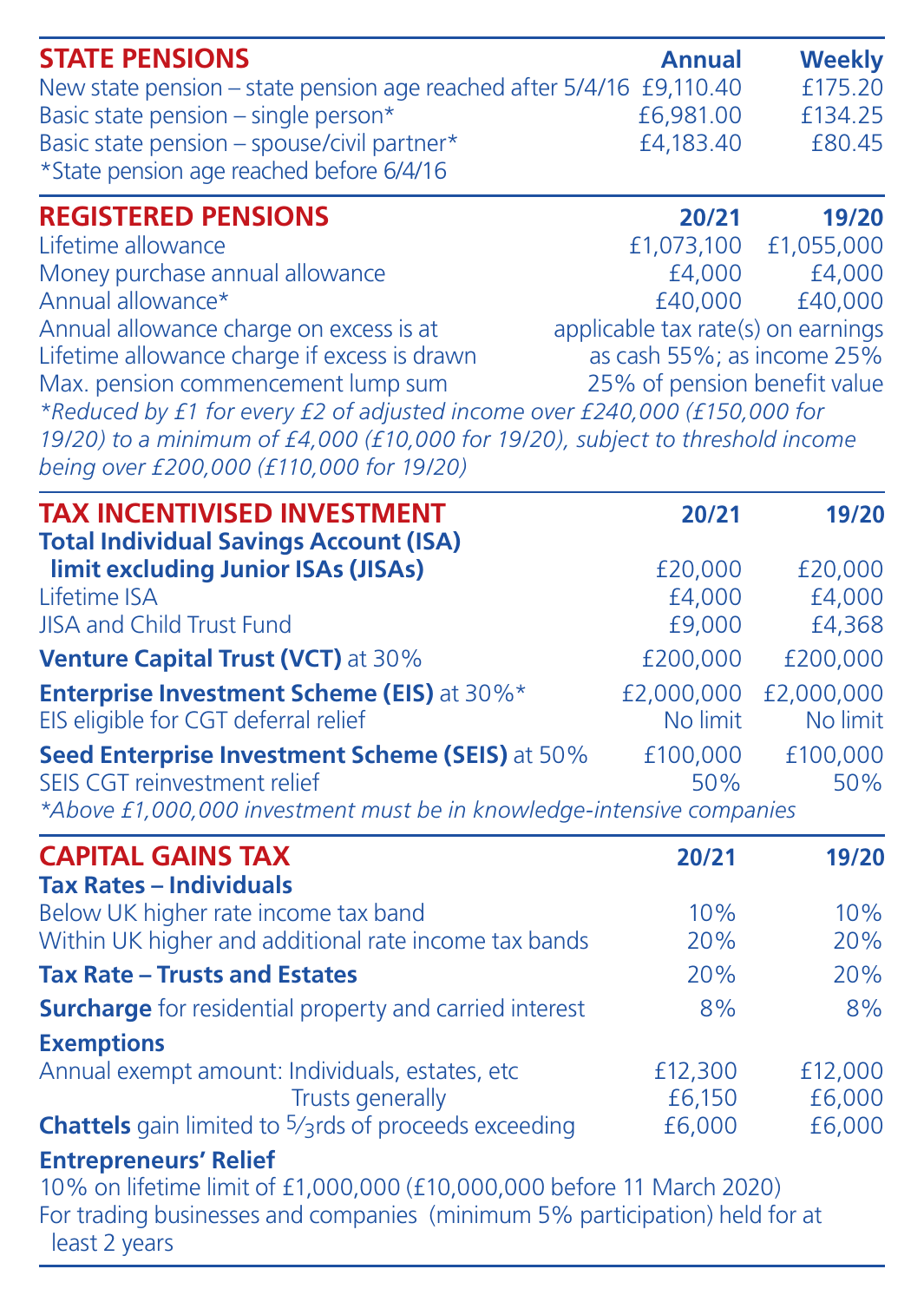| <b>CORPORATION TAX</b>                                                    | <b>Profits</b> | <b>Diverted</b><br>profits | Loans to<br>participants |
|---------------------------------------------------------------------------|----------------|----------------------------|--------------------------|
| Years to 31/3/21 and 31/3/20                                              | 19%            | 25%                        | 32.5%                    |
| <b>NATIONAL INSURANCE CONTRIBUTIONS</b>                                   |                |                            |                          |
| Class <sub>1</sub>                                                        |                | <b>Employee</b>            | <b>Employer</b>          |
| NICs rate                                                                 |                | 12%                        | 13.8%                    |
| No NICs for employees generally on the first                              |                | £183 pw                    | £169 pw                  |
| No NICs for younger employees* on the first                               | £183 pw        | £962 pw                    |                          |
| NICs rate charged up to                                                   | £962 pw        | No limit                   |                          |
| 2% NICs on earnings over                                                  |                | £962 pw                    | N/A                      |
| *Employees generally under 21 years and apprentices under 25 years        |                |                            |                          |
| <b>Employment Allowance</b>                                               |                |                            | £4,000                   |
| Per business - not available if sole employee is a director or employer's |                |                            |                          |
| NICs for 19/20 £100,000 or more                                           |                |                            |                          |
| Class 1A Employer On car and fuel benefits and most other                 |                |                            |                          |
| taxable benefits provided to employees/directors                          |                |                            | 13.8%                    |
| Class 2 Self-employed Flat rate per week                                  |                | £3.05 (£158.60 pa)         |                          |
| <b>Small profits threshold No compulsory NICs</b>                         |                |                            |                          |
| if profits less than                                                      |                |                            | £6,475 pa                |
| Class 4 Self-employed On annual profits of                                |                |                            | £9,500 to£50,000:9%      |
|                                                                           |                |                            | Over £50,000: 2%         |
| <b>Class 3</b> Voluntary flat rate per week                               |                |                            | £15.30 (£795.60 pa)      |
| <b>CAD DENIEEITE</b>                                                      |                |                            |                          |

**CAR BENEFITS**<br>Taxable amount depends on original list price and CO<sub>2</sub> emissions in g/km.<br>**Zero emission cars** no charge

| Petrol and diesel hybrids with CO, emissions 1-50g/km                |      |           |           |            |                      |
|----------------------------------------------------------------------|------|-----------|-----------|------------|----------------------|
| <b>Range - electric-only miles</b>                                   | $30$ | $30 - 39$ | $40 - 69$ | $70 - 129$ | $130+$               |
| Registered pre-6/4/20 (NEDC)                                         | 14%  | 12%       | 8%        | 5%         | 2%                   |
| Registered post-5/4/20 (WLTP)                                        | 12%  | 10%       | 6%        | 3%         | 0%                   |
| All non-diesel cars over 50g/km CO.                                  |      |           | $51 - 54$ |            | <b>55 &amp; over</b> |
| Registered pre-6/4/20 (NEDC)                                         |      |           | 15%       |            | 16%*-37%             |
| Registered post-5/4/20 (WLTP)                                        |      |           | 13%       |            | $14\%*-37\%$         |
| *Increased for every extra 5g/km by 1% up to the maximum 37%         |      |           |           |            |                      |
| Diesels not meeting RDE2 standards: add 4%, up to the maximum of 37% |      |           |           |            |                      |
| Fuel Benefit - taxable amount for private use                        |      |           | 20/21     |            | 19/20                |
| CO, % charge used for car benefit multiplied by                      |      |           | £24.500   |            | £24.100              |
| <b>VANS - FOR PRIVATE USE</b>                                        |      |           | 20/21     |            | 19/20                |
| Zero emission: chargeable amount                                     |      |           | £2.792    |            | £2.058               |
| Other vans: chargeable amount                                        |      |           | £3,490    |            | £3,430               |
| Fuel: chargeable amount                                              |      |           | £666      |            | f655                 |
|                                                                      |      |           |           |            |                      |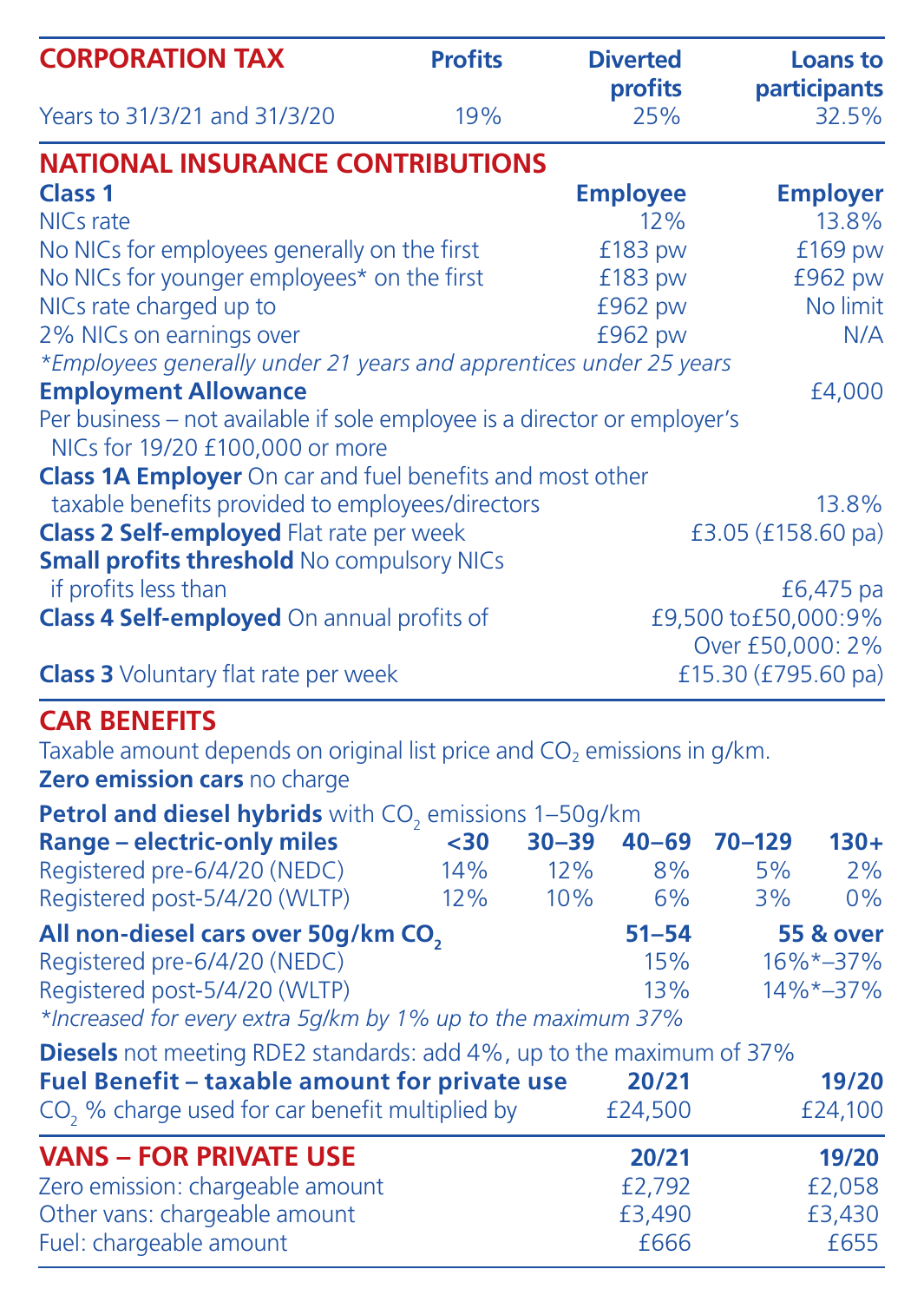| <b>STAMP DUTIES AND PROPERTY TRANSACTION TAXES</b>                          |                |                                                                                         |               |  |
|-----------------------------------------------------------------------------|----------------|-----------------------------------------------------------------------------------------|---------------|--|
| <b>Stamp Duty and SDRT: Stocks and marketable securities</b>                |                |                                                                                         |               |  |
| Additional residential and all corporate residential properties             |                |                                                                                         |               |  |
|                                                                             |                | £40,000 or more - add 3% to SDLT or LTT rate(s) and 4% on LBTT rate(s)                  |               |  |
|                                                                             |                | England & N Ireland - Stamp Duty Land Tax (SDLT) on slices of value                     |               |  |
| <b>Residential property</b>                                                 | %              | <b>Commercial property</b>                                                              | %             |  |
| Up to £125,000                                                              | 0              | Up to £150,000                                                                          | $\circ$       |  |
| £125.001-£250.000                                                           | $\overline{2}$ | £150.001-£250.000                                                                       | $\frac{2}{5}$ |  |
| £250,001-£925,000                                                           | 5              | Over £250,000                                                                           |               |  |
| £925,001-£1,500,000                                                         | 10             |                                                                                         |               |  |
| Over £1,500,000                                                             | 12             |                                                                                         |               |  |
| First-time buyers: 0% on first £300,000 for properties up to £500,000       |                |                                                                                         |               |  |
|                                                                             |                | Residential property bought by companies etc. over £500,000: 15% of value               |               |  |
|                                                                             |                | Scotland - Land and Buildings Transaction Tax (LBTT) on slices of value                 |               |  |
| <b>Residential property</b>                                                 | %              | <b>Commercial property</b>                                                              | %             |  |
| Up to £145,000                                                              | 0              | Up to £150,000                                                                          | $\mathbf 0$   |  |
| £145.001-£250.000                                                           | $\overline{2}$ | £150.001-£250.000                                                                       | 1             |  |
| £250,001-£325,000                                                           | 5              | Over £250,000                                                                           | 5             |  |
| £325,001-£750,000                                                           | 10             |                                                                                         |               |  |
| Over £750,000                                                               | 12             |                                                                                         |               |  |
| First time buyers: 0% on first £175,000                                     |                |                                                                                         |               |  |
| <b>Wales - Land Transaction Tax (LTT) on slices of value</b>                |                |                                                                                         |               |  |
| <b>Residential property</b>                                                 | %              | <b>Commercial property</b>                                                              | %             |  |
| Up to £180,000                                                              | $\Omega$       | Up to £150,000                                                                          | 0             |  |
| £180,001-£250,000                                                           | 3.5            | £150,001-£250,000                                                                       | 1             |  |
| £250.001-£400.000                                                           | 5              | £250.000-£1.000.000                                                                     | 5             |  |
| £400,001-£750,000                                                           | 7.5            | Over £1,000,000                                                                         | 6             |  |
| £750,001-£1,500,000                                                         | 10             |                                                                                         |               |  |
| Over £1,500,000                                                             | 12             |                                                                                         |               |  |
|                                                                             |                |                                                                                         |               |  |
| <b>INHERITANCE TAX</b>                                                      |                | 20/21                                                                                   | 19/20         |  |
| Nil-rate band*                                                              |                | £325,000                                                                                | £325,000      |  |
| Residence nil-rate band* <sup>†</sup>                                       |                | £175,000                                                                                | £125,000      |  |
| Rate of tax on excess                                                       |                | 40%                                                                                     | 40%           |  |
| Rate if at least 10% of net estate left to charity                          |                | 36%                                                                                     | 36%           |  |
| Lifetime transfers to and from certain trusts<br>20%                        |                |                                                                                         | 20%           |  |
| Overseas domiciled spouse/civil partner exemption<br>£325,000<br>£325,000   |                |                                                                                         |               |  |
| 100% relief: businesses, unlisted/AIM companies, certain farmland/buildings |                |                                                                                         |               |  |
| 50% relief: certain other business assets e.g. farmland let before 1/9/95   |                |                                                                                         |               |  |
|                                                                             |                | *The unused proportion of a deceased spouse's/civil partner's nil-rate band             |               |  |
| and/or residence nil-rate band can be claimed on the survivor's death       |                |                                                                                         |               |  |
|                                                                             |                | fEstates over £2,000,000; the value of the residence nil-rate band is reduced by 50% of |               |  |
| the excess over £2,000,000                                                  |                |                                                                                         |               |  |